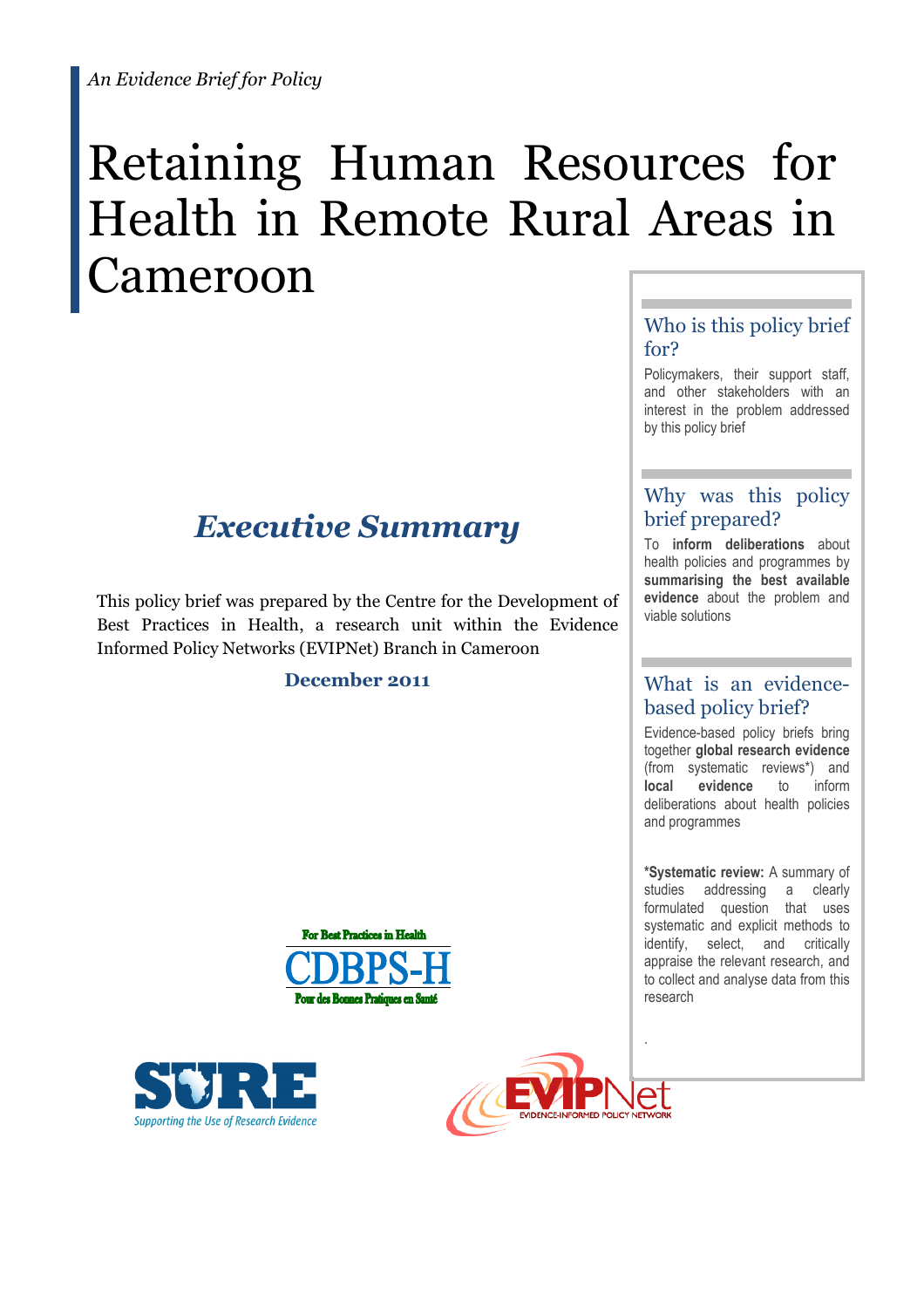## *The Problem*

## **Background**

This policy brief was prepared at the request of the Human Resources Directorate of the Ministry of Public Health to inform the deliberations leading to the development of the national strategic plan for the health workforce. It describes the magnitude, the consequences and the underlying factors of the desertion of rural Integrated Health Centres (IHC), District Health Centres (DHC) and some district hospitals considered "difficult areas" by health care staff. It offers three evidence-based options and related implementation considerations to improve access to the priority minimum package of primary health care. This is part of health service delivery for the districts and contributes to the fight against rampant poverty (55% of the population) in rural areas.

"Difficult" rural areas are remote or landlocked health areas, subdivisions and health districts underserved by modern amenities where health services are provided by low-skilled professionals and poorly equipped in health technology. Typically, it is a rural area located between 80 and 400 km or between 1-4 hour drive in good weather from the first referral hospital as these delays make it impossible to guarantee a continuity of care. The ten regions of Cameroon have difficult rural areas, but Adamawa, East, the Far North and North and the areas reassigned after the resolution of the Cameroon-Nigeria border dispute have the largest number of IHC and DHC deserted by health staff.

### **The magnitude of the problem**

Retention of health workers and ensuring the supply of quality healthcare services in isolated rural areas is a challenge in many settings. Quantitative and qualitative shortages plus unequal distribution of health workers at the expense of rural areas characterize sub Saharan countries. In Cameroon, the population/caregiver ratios - 9.245/medical doctor and 1.806/nurse – deemed acceptable mask an uneven regional distribution: 3.657/MD in the Centre vs 61.873/MD in the Far North; 2.036/nurse in the West vs 7700 /nurse in the Far North. 59.75% of the workforce is concentrated in the richest regions - Central, Littoral and West – and serves 42.14% of the population. The high urban concentration of healthworkers contrasts with the severe shortage in rural areas, exacerbating unequal access of citizens to a basic public service: 25% of doctors and 38% of nurses serving 46% of the population and fuelling the vicious circle of poverty.

The response of the Government and development partners since 2006 involved a priority recruitment of 2331 fix term staff in most deprived areas under the HIPC funding opportunity and 150 additional staff under C2D funding in 2007 with contracts to work in targeted districts of Adamawa, Far North and North followed by further recruitment in 2009 and 2011. Decentralized management of contract staff and retaining them in their recruitment workplace has not always been efficient with over 12 month-delay for the first salary, wages not paid regularly, regional devolution of management not extended to the payroll, multiple migrations.

## **The consequences of the problem**

The desertion of rural health facilities undermines the national health system: (a) dozens of health centers built and equipped at great expense to improve geographical access to health facilities remain closed and abandoned; (b) health services in the health districts are compromised because dozens of health areas are excluded from offering the minimum package of priority health interventions and (c) the instability of health workers in rural areas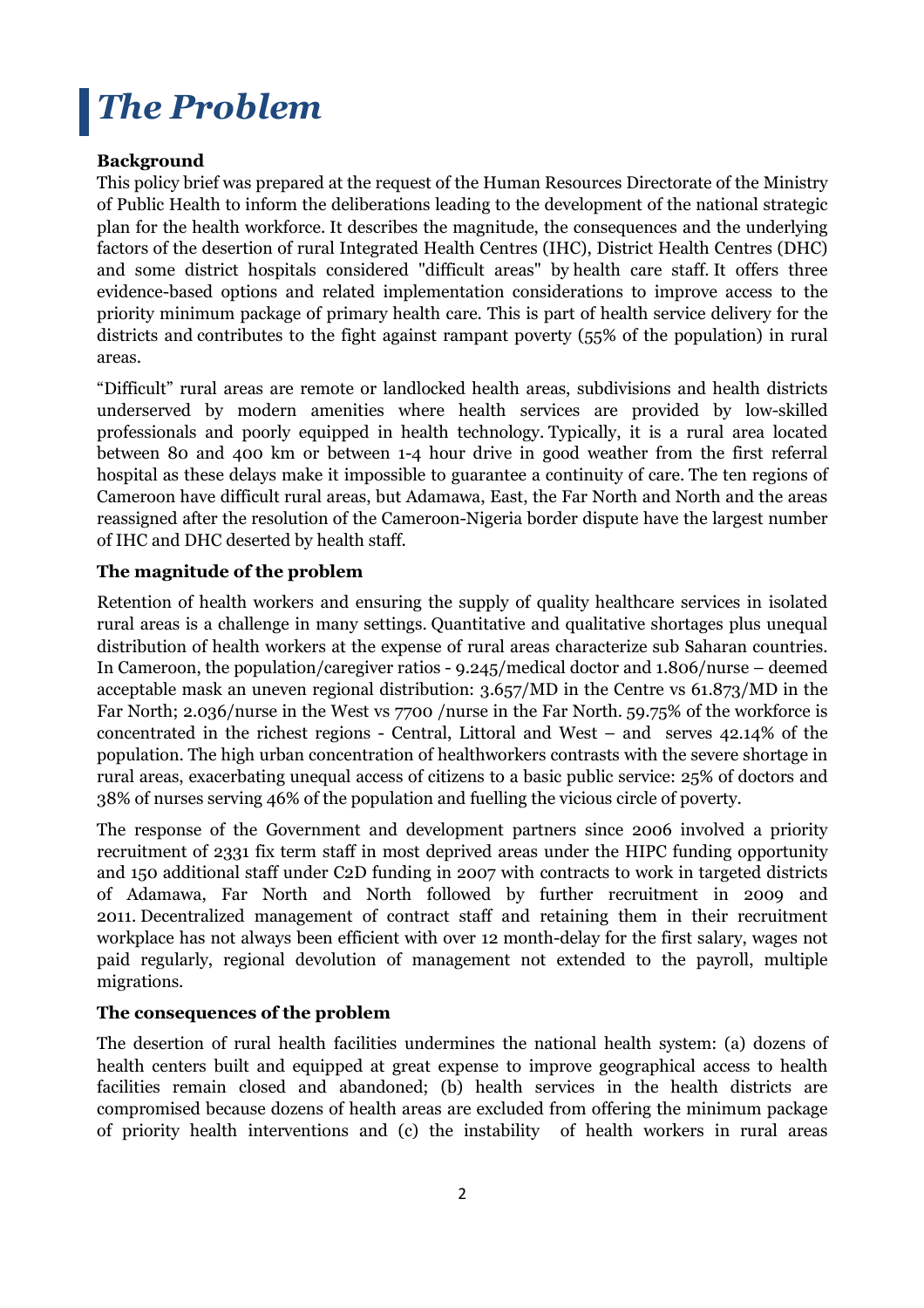undermines Cameroon's chances to achieving the health MDGs related to maternal and child health and endemic diseases control thus impoverishing the rural populations.

The loss of public confidence vis-à-vis public health facilities leads to the low utilization rate of public health facilities and leads to the expansion of informal healthcare centres. These include street medicine vendors and other charlatans and together collect almost 30% of national health expenditure.

The routine immunization coverage rate amongst children, the immunization coverage against tetanus and the PMTCT coverage amongst women of childbearing age are lower in rural areas. The four poorest regions and most deprived in human resources account for more than three quarters of 4500 maternal deaths recorded annually. The skilled birth attendance rate is on average 29.3% in the three northern regions against 71.9% in the Centre Region. The rates of maternal morbidity and mortality are inversely proportional to health workforce. The same applies to the appropriate treatment of diarrhea, respiratory infections and malaria in children. In terms of access to free vaccination, 64% of children aged 12-23 months living in the urban areas against 52% in rural areas have received all eight routine vaccines of the Expanded Programme on Immunization. Receiving appropriate antimalarial treatment within 24 hours is poorer in rural (29%) than urban (53%) areas.

#### **The underlying factors of the problem**

Poor management of the health map leads to the creation of new DHC and IHC while existing are under or not staffed. Some of these newly created facilities compete unhealthily with longestablished not-for-profit dispensaries, clinics and hospitals subsidized by the state under contract agreements for the provision of primary health care services.

The administrative approach compared to the managerial approach of health workforce translates to the absence of effective monitoring and evaluation of personnel distribution, mobility and individual professional development. There is no code of procedures governing the recruitment, placement, training and professional development. Politics governs the recruitment and placement decisions. Procedures lack transparency and participation thus leaving little room for employees' desires and expectations. The hardship of some duty station is neither defined nor formally accepted within the civil services. Under the presidential Decree No. 2002/042 of 4 February 2002, health providers are entitled to three allowances - technical, public health and duty allowances. There is no mention of hardship of the duty station and support staff who are not health professionals are excluded from receiving these allowances. There is a strong perception of a flawed assignment system marked by favoritism and corruption. For example it has been stated that - "some urban workstations are purchased because they are deemed lucrative" and this is the breeding ground for frustration, de-motivation and demobilization of care providers posted to remote rural areas. An extended length of stay in these duty stations by these health workers leads inexorably to desertion. Approximate monitoring of absenteeism fuels the vicious circle; deserters continue to receive their salaries while they are working in urban private formal and informal health centers. Centralized payroll management prevents the immediate line manager in the district to punish truants. The procedures to suspend deserter's salary are too long and very few are completed and enforced. Procedures to access continuing professional development opportunities lack clarity and transparency.

Cameroonian health workers are identical to their colleagues in other settings in relation to the determinants and factors of individual [de] motivation. Positive or negative influences on motivation are among others: (i) the level of earned income, (ii) the characteristics of the duty station - home, school, work for the spouse (s), cost of living, access to basic amenities and transport infrastructure, (iii) relationships with colleagues and the administrative hierarchy in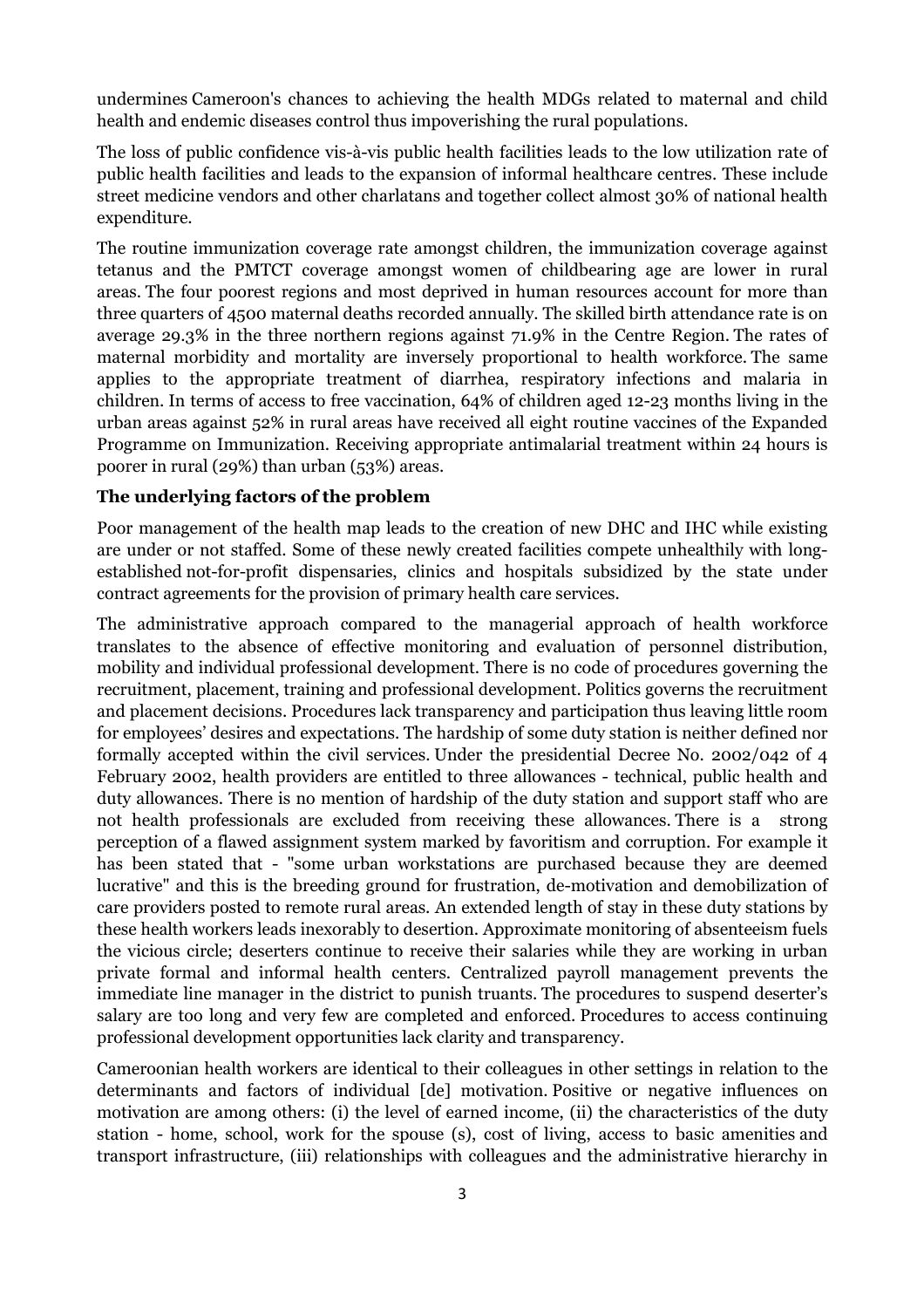relation to discipline and career management, (iv) compliance with the local community, (v) external obligations, and (v) the personal sense of professional vocation. Identified triggers for desertion are the poor environment, low wages, poor working conditions and limited opportunities for professional development. While nurses are primarily frustrated by low wages, doctors are frustrated by opaque and non participatory decision-making. Living conditions are deemed essential by the female staff whose proportion is growing in Cameroon - 46% of the total staff of the Ministry of health and more than 54% of nurses. In Ghana, for example, motives for refusal to serve in rural areas include the lack of housing and schools and qualified teachers for children, uncertain access to safe drinking water, lack of electrical energy, poor road infrastructure and lack of transportation.

The unavailability of basic infrastructure and equipment in health centers makes it difficult to practice in isolated rural areas. Indeed, 30.9% of health centers do not have a medical analysis laboratory and 83% do not have room for minor surgery. 45.7% of IHC have no access to electricity while 70% have no tap water. The unequal distribution of health workforce generates professional burn out and degrades the technical conditions of practice. Poor governance and poor management of health services also worsen the working conditions and strengthen the sense of injustice as it reduces the amount of bonuses paid to caregivers from user fees. The injustice felt by those stationed in the villages stems from the lack of transparent criteria for placement and retention in these duty stations. Feelings of isolation and abandonment are reinforced by the lack of supportive supervision and the lack of attractive opportunities for professional development. A survey in 2009 found a national average of three annual supervisory visits to district hospitals, six to DHC and five to IHC.

In total, the desertion of rural health is rooted in the low level of rural development, administrative rather than managerial approach to workforce, overlooking of the factors that affect [de] motivation of health professionals in poorly regulated and increasingly commercialized healthcare services.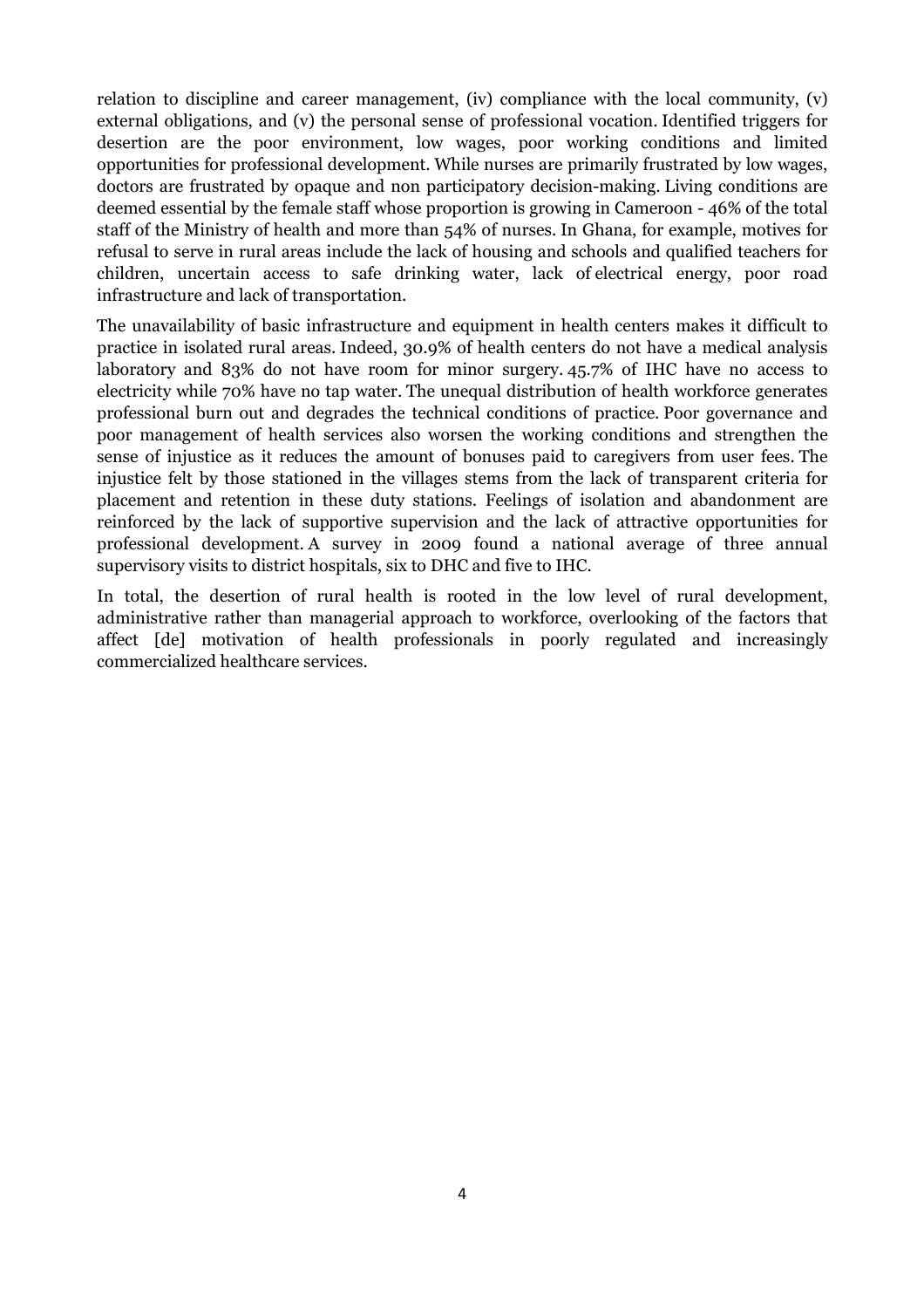## *Policy Options*

These options result from contextualized evidence synthesis from systematic reviews and discussions with officials from the Human Resources Directorate of the Ministry of Public Health at two workshops in May and December 2011. The three combinations of interventions proposed hereafter aim at addressing the multiplicity and the interconnection of the underlying factors of the desertion of health personnel in remote rural health facilities. If the level and the quality of evidence for single interventions are variable, there is no documented evidence of the effectiveness of multifaceted interventions. The selection of one or more of the options for action will therefore require resources for a rigorous monitoring and evaluation of the effects.

### *Option 1: Governance arrangements: Fixing health workforce management to introduce participatory mechanisms accounting individual and organizational determinants of [de] motivation.*

This is a mutation from the administrative approach towards a managerial approach revising the regulatory framework for health workforce to improve governance in particular by introducing more humanity, fairness, transparency, participation, discipline and fighting against impunity, favoritism and corruption. This could be an inter-ministerial decree governing: (1) the decentralized management of health workforce including the payroll, (2) the clarity of the pathways to continuing professional development, (3) the description of duty stations including quality of life and living conditions for the family to account for the increasingly feminization of the workforce, (4) the limitation of the length of stay and the rotation to remote rural duty stations, (5) the recruitment and placement procedures to integrate individual choice and objective criteria, (6) the contracting of not-for-profit health centres and the public-private collaboration to enhance the management of the district health map and improve the efficiency of healthcare provision, and (7) the practice in private clinics by civil servants.

Evidence rated as moderate to strong exists on the incentives for practicing in remote rural areas in developed countries. Some of the selection criteria for the recruitment and deployment in rural areas are: (i) the rural origin of the candidate or spouse, (ii) the male gender, and (iii) the student intent to practice in rural areas at the time of enrolment into training school. Such evidence is relevant to Cameroon despite differences in the level of rural development, lack of health insurance and the highly attractive urban centers associated with the perception that urban professional practice is more lucrative because of the loose regulation of private practice for civil servants and city dwellers considered wealthier than villagers. The costs to consider relate to the consultation and expertise for drafting the ministerial decree, its dissemination, and training of teams for its implementation and monitoring and evaluation.

### *Option 2: Financial arrangements: establish financial and non financial compensatory measures for practicing in remote rural areas.*

This would be a decree establishing financial and special equipment allowances such as: (i) hardship allowance for remote rural practice to offset the additional costs of living, (ii) education allowance for children unable to pursue their studies in the locality of assignment of the parents, (iii) right to adequate duty housing, (iv) right to a suitable means of transport, and (v) conditional return grants for service in rural remote duty stations. The current program of construction and equipment of staff duty houses should be continued and intensified.

Findings from systematic reviews suggest that financial incentives are essential but not sufficient to retain health workers in remote areas. Retention is increased when financial incentives are accompanied by other measures such as improving the working and living environment and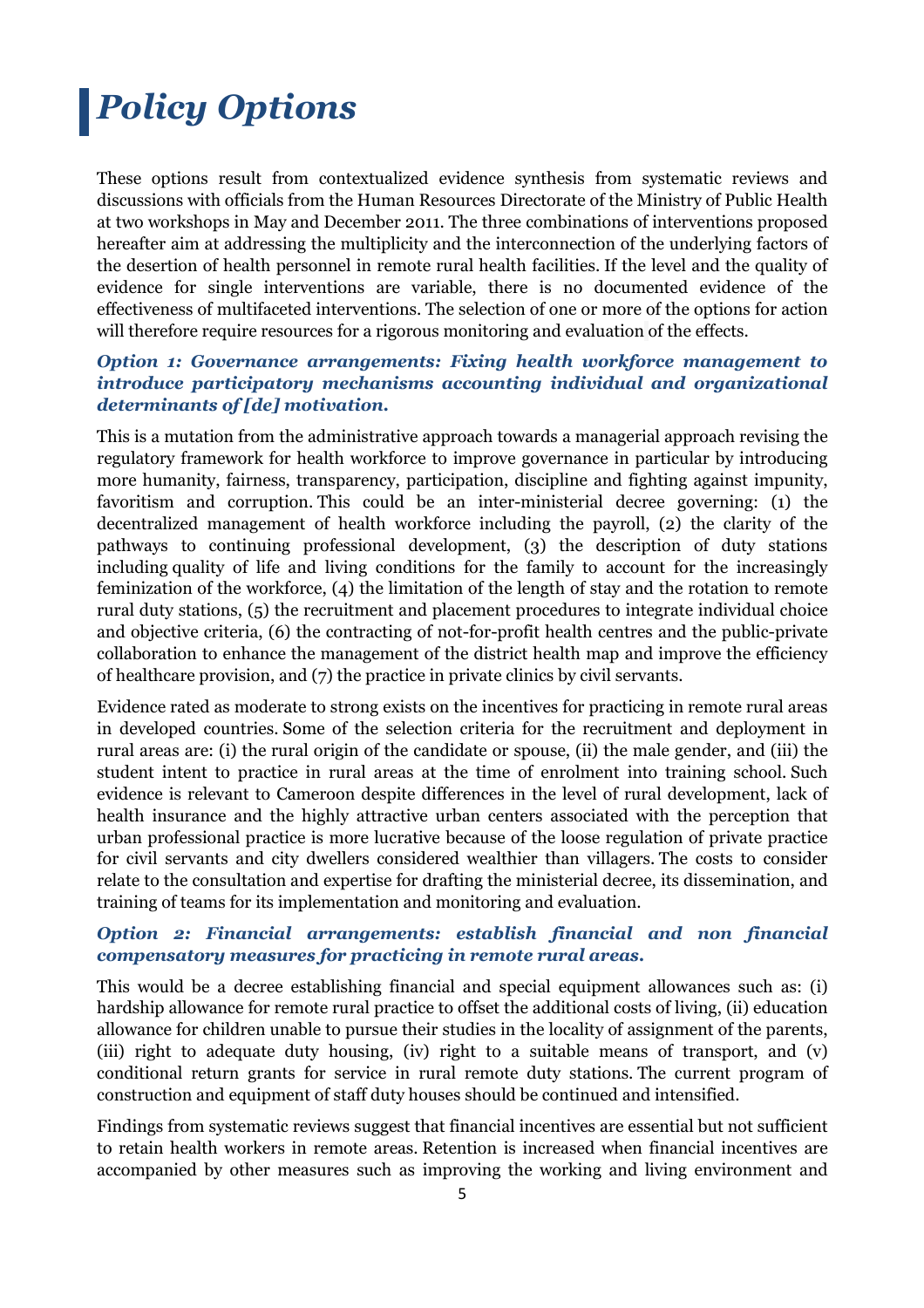conditions, the allocation of duty houses and means of transport, a system of recognition and valuing such as the right to career advancement or promotion after serving in remote rural areas. The effectiveness of incentives depends on their relevance to the real costs of living in remote areas and a workforce friendly environment marked by good governance. The absence of modern infrastructure and amenities often bypass the incentives. Poorly regulated private practice by civil servants and the rapidly increasing commercialization of healthcare services are threats to the effectiveness of financial and material incentives as the market dynamics of employment in health services exceed the principles and values governing population health such as universality and equity. Additional expected benefits are: (i) the reduction of coping and silent corruption whose "justification" is low wages, (ii) improvement of living conditions and monetary poverty reduction; (iii) improved utilization of health services and higher coverage indicators of priority health services.

### *Option 3: Delivery arrangements: introduce and sustain integrated supportive supervision in the districts by regional teams and specialist outreach*

This option aims to correct the sense of abandonment and isolation of staff in rural areas. This will also strengthen the skills of health personnel as part of continuing education and professional development and may increase the healthcare supply to rural areas thus reducing inequalities of access to medical care.

Integrated supportive supervision includes working with the provider to set goals, monitor performance, identify and correct problems in order to allow professional development through proactive improvement of individual performance and the quality of services in an holistic approach. It acts on two components of the Kanfer model of individual motivation: the "Can do" - set of measures to effectively mobilize the individual worker's resources in order to achieve common goals - and the "Will do" - package of measures to align the worker to the objectives of the organization. As a communication instrument, it affects the "Will do" component by accounting the objectives and purposes of the supervisee.

If well conducted, the supervision allows the supervisee to feel supported, appreciated, recognized, valued and respected, especially important for health personnel in remote rural areas. The supervisee is aware that the periodic evaluation of his performance could either lead to career advancement or expose him/her to sanctions. Integrated supportive supervision may be an extra motivation for retention in remote duty stations because of the improved quality of care and subsequent appreciation of the beneficiary community. It should be noted however that the level of evidence is low regarding the effect of supervision on the quality of primary health care. Integrated supportive supervision is likely to accentuate the relationship of subordination between the supervisor and the supervisee or generate frustration of the supervisee when the supervisor is incompetent.

Doctors outreach clinics bring specialist closer to the vulnerable populations and reduce professional isolation of staff working in rural areas as well. The beneficial effects of mobile teams focus on reducing inequalities of access to specialized medical care and household transportation expenditures to consult a doctor. Access to physicians by villagers is increased and the interaction between doctors and staff serving in rural areas is improved. The effects on quality of care are positive when outreach activities include strengthening the referral system and continuing education activities. However, there are no cost-effectiveness or cost-benefit analyses of this intervention available in the African context. Implementing this option will therefore require a robust monitoring and evaluation framework. The costs relate to the preparation and implementation of integrated supportive supervision (expert design, content and tools validation, effective implementation) and the provision of logistical and financial resources for operating outreach clinics.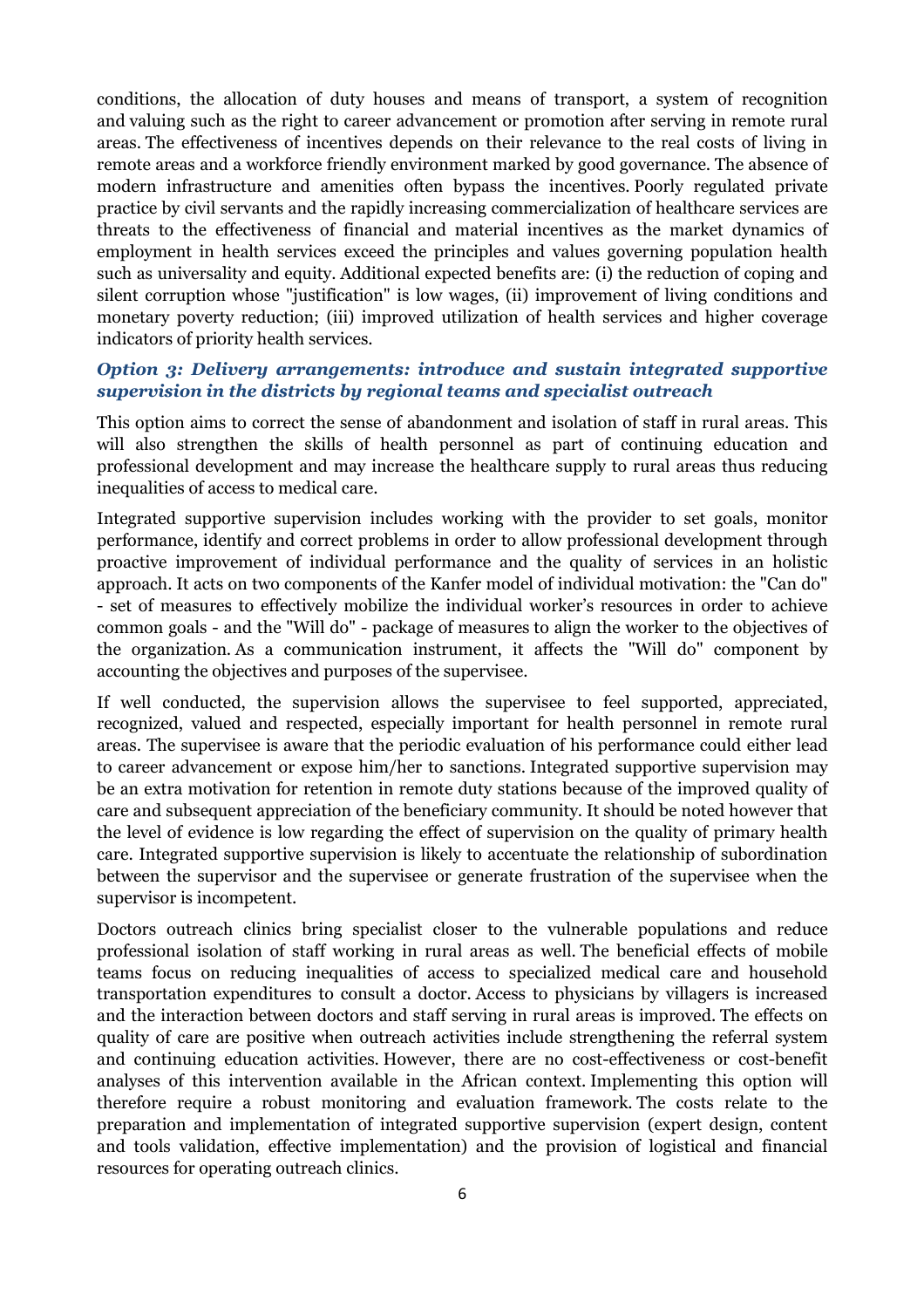## *Implementation considerations*

The table summarizes barriers foreseen during implementation and suggested strategies to counter those. The evidence on the effectiveness of the strategies is of poor quality.

| <b>Options</b>                      | <b>Barriers</b>                                                                                                                                                                                                                                                                                                                                                                                                                                           | <b>Strategies</b>                                                                                          |
|-------------------------------------|-----------------------------------------------------------------------------------------------------------------------------------------------------------------------------------------------------------------------------------------------------------------------------------------------------------------------------------------------------------------------------------------------------------------------------------------------------------|------------------------------------------------------------------------------------------------------------|
| 1. Governance<br>arrangements       | Fixing health workforce management to introduce participatory mechanisms accounting for<br>individual and organizational determinants of [de] motivation including the consistency of the health<br>map, the humanization of assignments considering personal choice and expectations, decentralized<br>payroll management, effective monitoring and evaluation of the health workforce and greater<br>legibility of routes for professional development. |                                                                                                            |
|                                     | Resistance to change                                                                                                                                                                                                                                                                                                                                                                                                                                      | IEC and capacity building                                                                                  |
|                                     | Inappropriate capacities                                                                                                                                                                                                                                                                                                                                                                                                                                  | IEC and capacity building                                                                                  |
|                                     | Corruption and favouritism                                                                                                                                                                                                                                                                                                                                                                                                                                | IEC and punish offenders                                                                                   |
|                                     | Bureaucracy and poor collaboration between<br>Ministries of Health, Public Services and Finance                                                                                                                                                                                                                                                                                                                                                           | IEC and Harmonization of tools and procedures around<br>a single decision-making body                      |
|                                     | Laissez-faire, non-compliance by ignorance and<br>indiscipline                                                                                                                                                                                                                                                                                                                                                                                            | IEC and punish offenders                                                                                   |
| 2. Financial<br><i>arrangements</i> | Establish financial and non financial compensatory measures for practicing in remote rural areas in<br>the form of hardship allowance for the extra cost of living, education allowance for children and<br>material benefits - duty housing and appropriate means of transport, telemedicine, solar energy and<br>water supply in health facilities.                                                                                                     |                                                                                                            |
|                                     | Resistance to change                                                                                                                                                                                                                                                                                                                                                                                                                                      | IEC and capacity building                                                                                  |
|                                     | Corruption and favouritism                                                                                                                                                                                                                                                                                                                                                                                                                                | IEC and punish offenders                                                                                   |
|                                     | Lack of financial resources                                                                                                                                                                                                                                                                                                                                                                                                                               | Advocacy for resources mobilization from regional and<br>local authorities and performance based financing |
| 3. Delivery<br><i>arrangements</i>  | Introduce and sustain integrated supportive supervision in the districts by regional teams and<br>specialist outreach clinics to district hospitals and DHC and general practitioner outreach clinics to<br><b>IHC</b>                                                                                                                                                                                                                                    |                                                                                                            |
|                                     | Unclear administrative will                                                                                                                                                                                                                                                                                                                                                                                                                               | Advocacy and IEC                                                                                           |
|                                     | Shortage of human, material and financial                                                                                                                                                                                                                                                                                                                                                                                                                 | Advocacy for resource mobilization and community                                                           |
|                                     | resources                                                                                                                                                                                                                                                                                                                                                                                                                                                 | support - regional and local authorities                                                                   |
|                                     | Corruption and favouritism                                                                                                                                                                                                                                                                                                                                                                                                                                | IEC and punish offenders                                                                                   |